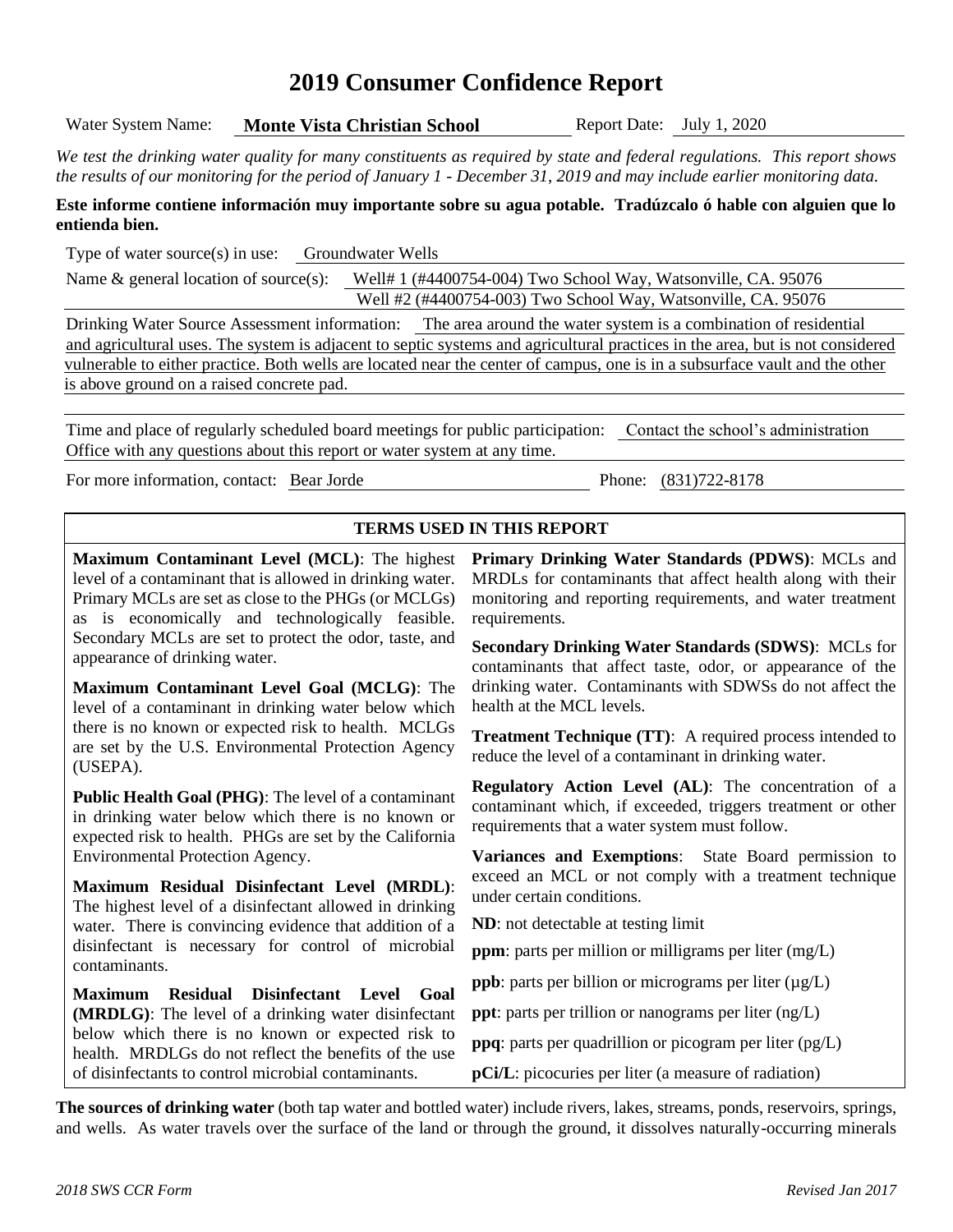and, in some cases, radioactive material, and can pick up substances resulting from the presence of animals or from human activity.

### **Contaminants that may be present in source water include:**

- *Microbial contaminants*, such as viruses and bacteria, that may come from sewage treatment plants, septic systems, agricultural livestock operations, and wildlife.
- *Inorganic contaminants*, such as salts and metals, that can be naturally-occurring or result from urban stormwater runoff, industrial or domestic wastewater discharges, oil and gas production, mining, or farming.
- *Pesticides and herbicides*, that may come from a variety of sources such as agriculture, urban stormwater runoff, and residential uses.
- *Organic chemical contaminants*, including synthetic and volatile organic chemicals, that are by-products of industrial processes and petroleum production, and can also come from gas stations, urban stormwater runoff, agricultural application, and septic systems.
- *Radioactive contaminants*, that can be naturally-occurring or be the result of oil and gas production and mining activities.

**In order to ensure that tap water is safe to drink**, the USEPA and the State Water Resources Control Board (State Board) prescribe regulations that limit the amount of certain contaminants in water provided by public water systems. State Board regulations also establish limits for contaminants in bottled water that provide the same protection for public health.

**Tables 1, 2, 3, 4, 5, 7, and 8 list all of the drinking water contaminants that were detected during the most recent sampling for the constituent**. The presence of these contaminants in the water does not necessarily indicate that the water poses a health risk. The State Board allows us to monitor for certain contaminants less than once per year because the concentrations of these contaminants do not change frequently. Some of the data, though representative of the water quality, are more than one year old.

| TABLE 1 - SAMPLING RESULTS SHOWING THE DETECTION OF COLIFORM BACTERIA                     |                                               |                                |                                                                  |                                                   |                                                                                                                                    |                      |                                                                                                                                 |
|-------------------------------------------------------------------------------------------|-----------------------------------------------|--------------------------------|------------------------------------------------------------------|---------------------------------------------------|------------------------------------------------------------------------------------------------------------------------------------|----------------------|---------------------------------------------------------------------------------------------------------------------------------|
| Microbiological<br><b>Contaminants</b><br>(complete if bacteria detected)                 | <b>Highest No.</b><br>of<br><b>Detections</b> |                                | No. of months in<br>violation                                    |                                                   | <b>MCL</b>                                                                                                                         |                      | <b>Typical Source of Bacteria</b>                                                                                               |
| <b>Total Coliform Bacteria</b>                                                            | 4<br>(In a mo.)                               |                                | 7                                                                | More than 1 sample in a<br>month with a detection |                                                                                                                                    | $\Omega$             | Naturally present in the<br>environment                                                                                         |
| Fecal Coliform or E. coli                                                                 | $\Omega$<br>(In the year)                     | $\Omega$                       |                                                                  |                                                   | A routine sample and a<br>repeat sample detect<br>total coliform and either<br>sample also detects fecal<br>coliform or $E$ , coli |                      | Human and animal fecal waste                                                                                                    |
| TABLE 2 - SAMPLING RESULTS SHOWING THE DETECTION OF LEAD AND COPPER                       |                                               |                                |                                                                  |                                                   |                                                                                                                                    |                      |                                                                                                                                 |
| <b>Lead and Copper</b><br>(complete if lead or copper<br>detected in the last sample set) | <b>Sample</b><br><b>Date</b>                  | No. of<br>samples<br>collected | 90 <sup>th</sup><br>percentile<br>level<br>detected              | No. sites<br>exceeding<br>AL                      | AL                                                                                                                                 | <b>PHG</b>           | <b>Typical Source of Contaminant</b>                                                                                            |
| Lead (ppm)                                                                                | 9/25/2019                                     | 20                             | < 0.005                                                          | $\overline{0}$                                    | 0.015                                                                                                                              | 0.002                | Internal corrosion of household<br>water plumbing systems; industrial<br>manufacturer discharge; erosion of<br>natural deposits |
| Copper (ppm)                                                                              | 9/25/2019                                     | 20                             | 0.97                                                             | $\overline{c}$                                    | 1.3                                                                                                                                | 0.3                  | Internal corrosion of household<br>plumbing systems; erosion of<br>natural deposits; leaching from<br>wood preservatives        |
| <b>TABLE 3 - SAMPLING RESULTS FOR SODIUM AND HARDNESS</b>                                 |                                               |                                |                                                                  |                                                   |                                                                                                                                    |                      |                                                                                                                                 |
| <b>Chemical or Constituent</b><br>(and reporting units)                                   | <b>Sample</b><br>Date                         |                                | Level<br><b>Range of</b><br><b>Detections</b><br><b>Detected</b> |                                                   | <b>MCL</b>                                                                                                                         | <b>PHG</b><br>(MCLG) | <b>Typical Source of Contaminant</b>                                                                                            |
| Sodium (ppm)                                                                              | 12/12/17                                      | 24                             |                                                                  | 24-27                                             | none                                                                                                                               | none                 | Salt present in the water and is<br>generally naturally occurring                                                               |
| Hardness (ppm)                                                                            | 12/12/17                                      | 200                            |                                                                  | 190-200                                           | none                                                                                                                               | none                 | Sum of polyvalent cations present<br>in the water, generally magnesium<br>and calcium, and are usually<br>naturally occurring   |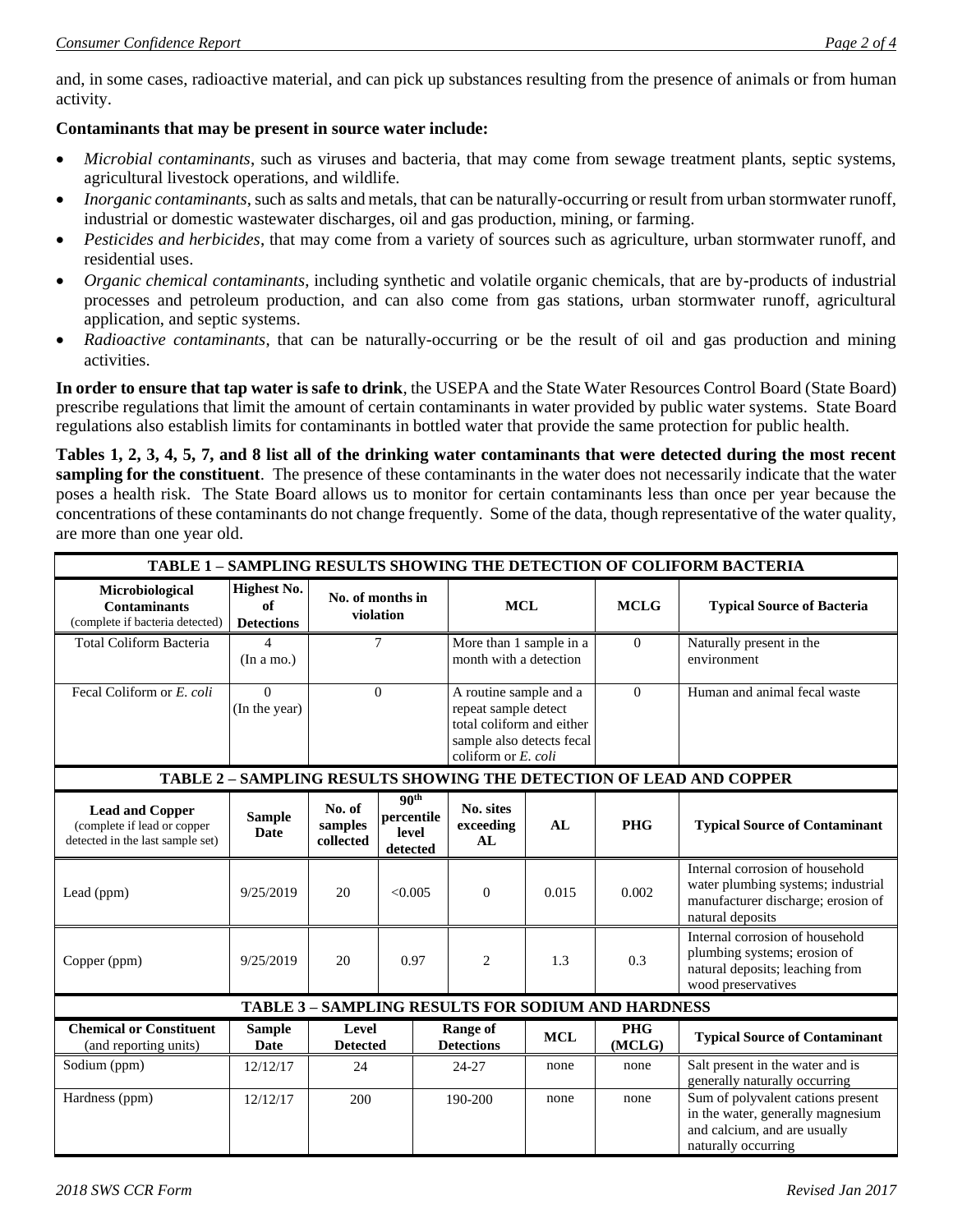**\****Any violation of an MCL or AL is asterisked. Additional information regarding the violation is provided later in this report.*

| TABLE 4 - DETECTION OF CONTAMINANTS WITH A PRIMARY DRINKING WATER STANDARD   |                       |                          |                                      |                      |                                 |                                                                                                                                                                                                                                                                                                          |  |
|------------------------------------------------------------------------------|-----------------------|--------------------------|--------------------------------------|----------------------|---------------------------------|----------------------------------------------------------------------------------------------------------------------------------------------------------------------------------------------------------------------------------------------------------------------------------------------------------|--|
| <b>Chemical or Constituent</b><br>(and reporting units)                      | <b>Sample</b><br>Date | Level<br><b>Detected</b> | <b>Range of</b><br><b>Detections</b> | <b>MCL</b><br>[MRDL] | <b>PHG</b><br>(MCLG)<br>[MRDLG] | <b>Typical Source of Contaminant</b>                                                                                                                                                                                                                                                                     |  |
| Nitrate<br>(ppm)                                                             | 10/16/19              | 3.2                      | $3.2 - 3.5$                          | 10                   | 10                              | Runoff and leaching from<br>fertilizer use; leaching from<br>septic tanks and sewage;<br>erosion of natural deposits                                                                                                                                                                                     |  |
| 1,2,3 TCP<br>(ppb)                                                           | 9/17/2019             | ND                       | All ND                               | 0.005                |                                 | Discharge from industrial and<br>agricultural chemical factories;<br>leaching from hazardous waste<br>sites; used as cleaning and<br>maintenance solvent, paint and<br>varnish remover, and cleaning<br>and degreasing agent;<br>byproduct during the<br>production of other compounds<br>and pesticides |  |
| Chromium(ppb)                                                                | 11/9/11               | 1.35                     | $1.3 - 1.4$                          | 50                   | (100)                           | Discharge from steel and pulp<br>mills and chrome plating;<br>erosion of natural deposits                                                                                                                                                                                                                |  |
| Fluoride (ppm)                                                               | 12/12/13              | 0.14                     | $0.13 - 0.14$                        | 2.0                  | 1.0                             | Erosion of natural deposits;<br>water additive which promotes<br>strong teeth                                                                                                                                                                                                                            |  |
| <b>Hexavalent Chromium</b><br>(ppb)                                          | 12/29/14              | 0.98                     | $0 - 0.98$                           | 10                   | 0.02                            | Discharge from electroplating<br>factories, leather tanneries,<br>wood preservation, chemical<br>synthesis, refractory production,<br>and textile manufacturing<br>facilities; erosion of natural<br>deposits                                                                                            |  |
| Selenium(ppb)                                                                | 11/9/11               | 6.3                      | $ND-6.3$                             | 50                   | (50)                            | Discharge from petroleum,<br>glass, and metal refineries;<br>erosion of natural deposits;<br>discharge from mines and<br>chemical manufacturers; runoff<br>from livestock lots (feed<br>additive)                                                                                                        |  |
| Turbidity (NTUs)                                                             | 12/12/17              | 0.33                     | 0.33-0.92                            | 5                    |                                 | Soil Runoff                                                                                                                                                                                                                                                                                              |  |
| TABLE 5 - DETECTION OF CONTAMINANTS WITH A SECONDARY DRINKING WATER STANDARD |                       |                          |                                      |                      |                                 |                                                                                                                                                                                                                                                                                                          |  |
| <b>Chemical or Constituent</b><br>(and reporting units)                      | <b>Sample</b><br>Date | Level<br><b>Detected</b> | <b>Range of</b><br><b>Detections</b> | <b>MCL</b>           | <b>PHG</b><br>(MCLG)            | <b>Typical Source of Contaminant</b>                                                                                                                                                                                                                                                                     |  |
| Conductance                                                                  | 12/12/13              | 470                      | 470-480                              | $1600\mu$ S/<br>cm   |                                 | Substances that form ions when in<br>water; seawater influence                                                                                                                                                                                                                                           |  |
| <b>Total Dissolved Solids</b>                                                | 12/12/13              | 285                      | 280-290                              | 1000<br>ppm          |                                 | Runoff/leaching from natural<br>deposits                                                                                                                                                                                                                                                                 |  |
| Chloride                                                                     | 12/12/13              | 17.5                     | $17 - 18$                            | 550 ppm              |                                 | Runoff/ leaching from natural<br>deposits; seawater influence                                                                                                                                                                                                                                            |  |